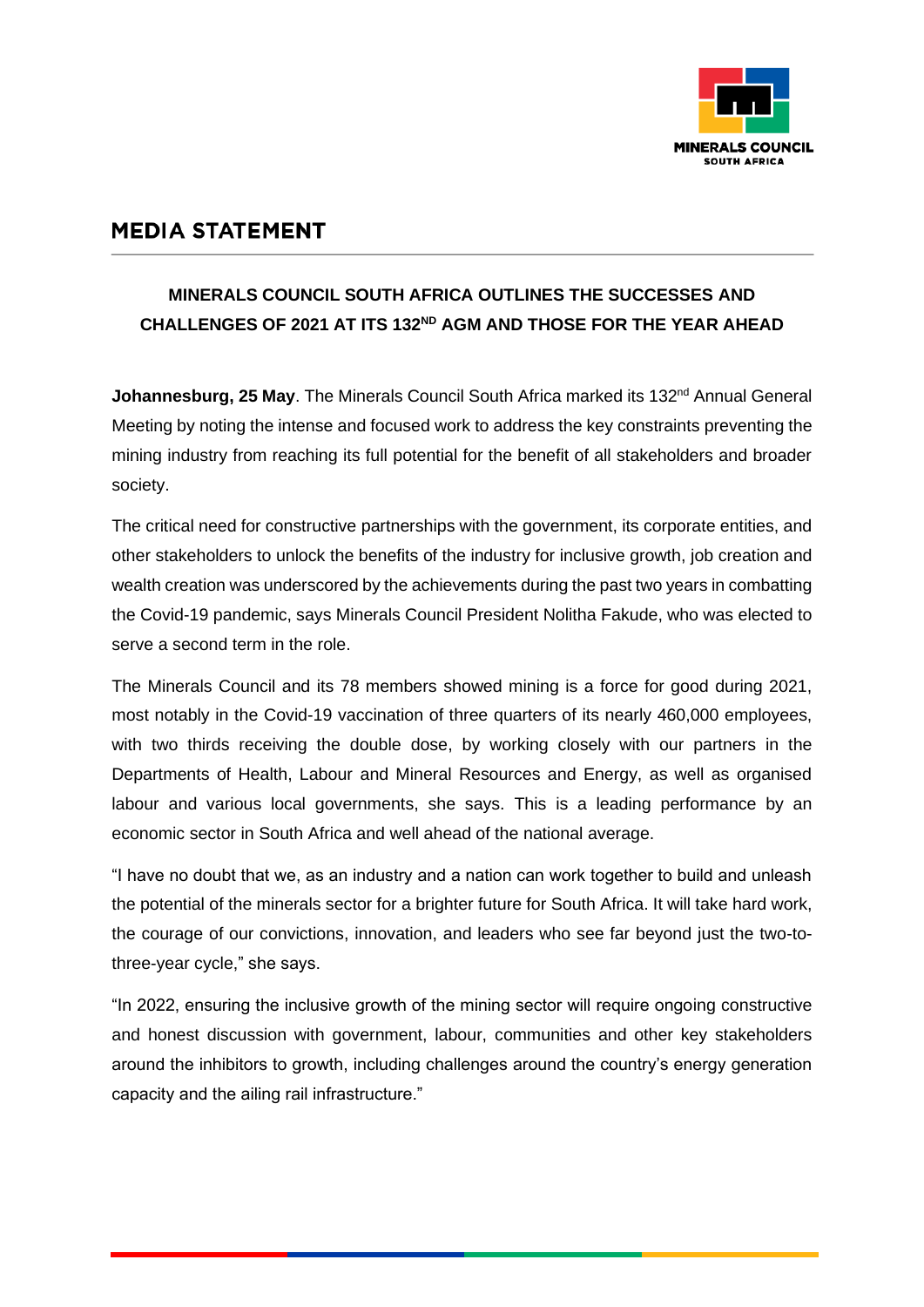The second successive year of regression in mine safety, reflected in the 74 deaths on mines, up from 60 in 2020 and an all-time low of 51 in 2019, was a "devastating downward trend," says Fakude.

"We remain steadfast in our commitment to zero harm. We know that it is possible. We managed to reach our best safety performance in 2019. We can do it again. We will do it again," she says.

An external area of focused attention in the Minerals Council are working closely with Transnet to urgently bring its rail and port operations back to targeted levels before considering how to address rail constraints that are holding back expansion plans of bulk mineral companies, says Minerals Council CEO Roger Baxter.

The Minerals Council is working closely with government ministers and officials to expedite the processes to unlock more than 4.2GW of energy projects worth R65 billion by member companies, he says.

Security is a third area the Minerals Council is actively addressing with the government's security cluster.

"Through ongoing intensive discussions with the national security advisor in the Presidency, and close work with the security cluster we have started seeing action on the mine security front, with several high-profile policing actions to tackle illegal mining. These are a most welcome start to address the high levels of crime experienced by our members," says Baxter.

"Procurement mafia, self-serving gangs stirring up community unrest, try extorting supply and employment contracts from our members or participation in expansion or renewable energy projects. This has the effect of stifling investment and delaying projects to the detriment of the mines, communities, and national economy. This is an area that we need to see concerted efforts to arrest and convict the perpetrators," he says.

The Minerals Council will continue its engagements with the DMRE to expedite the processing of thousands of prospecting and mining right applications and to implement a transparent, functional and efficient cadastral system to quickly address the backlog and new applications to revitalise the industry.

The Minerals Council is pleased to note our Office Bearers, Paul Dunne, Themba Mkhwanazi, and Peter Steenkamp, will continue in their roles for another year, providing welcome continuity with their invaluable experience, inputs and wise advice on matters pertaining to the mining industry and the broader economy.